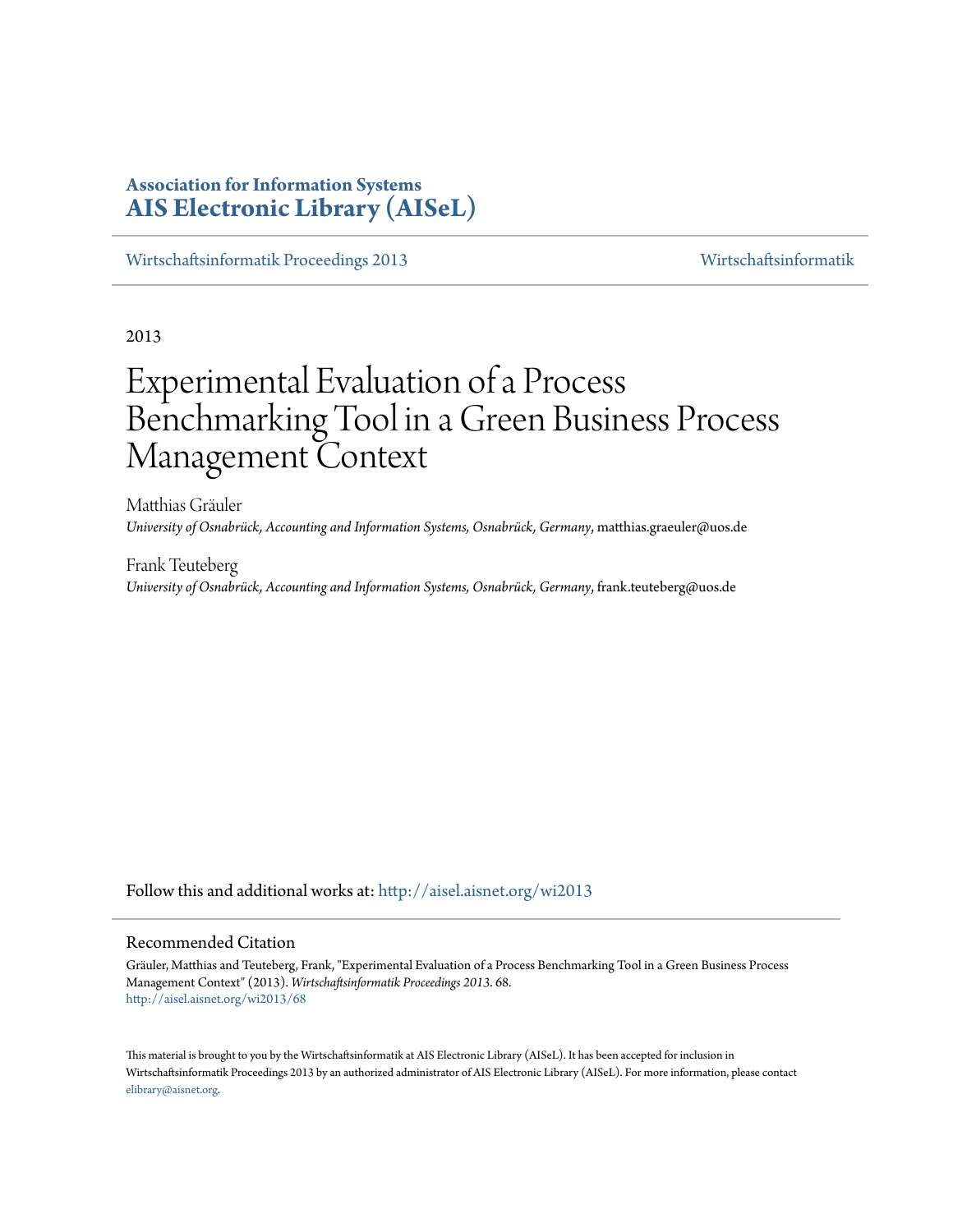# **Experimental Evaluation of a Process Benchmarking Tool in a Green Business Process Management Context**

Matthias Gräuler and Frank Teuteberg

University of Osnabrück, Accounting and Information Systems, Osnabrück, Germany {matthias.graeuler,frank.teuteberg}@uos.de

**Abstract.** Using a combination of metamodels, ontologies, green performance indicators and metrics, we apply a novel approach in Semantic Business Process Benchmarking to the area of Green Business Process Management (Green BPM). Up to now, process benchmarking has mainly been a manual process; the approach described and empirically evaluated in this paper partially automates the time-consuming and costly process analyses while introducing more flexibility regarding varying terminology, level of abstraction and modeling notation. Also, overviews of literature relevant to the field of Green Semantic BPM and commonly applied metrics in a Green BPM context are given.

**Keywords:** Semantic Process Management, Ontologies, Sustainability, Green Business Process Management, Benchmarking

#### **1 Introduction**

Over the last two decades, many research efforts aimed at developing more energy efficient technologies, alternative energy sources and ecological end-of-life for products. We consider these efforts to be highly relevant and desirable in mitigating our collective impact on the environment, however, the possibilities offered by improving existing operational practices are often ignored. Business Process Management (BPM) offers an integrated, holistic approach to the management of sustainability change [1], which is needed to change these practices efficiently. By looking at the current state of an organization's business processes (BP) as well as possible improvements through comparison with other organizations' BP or reference processes proposed by researchers, considerable improvements can be implemented.

Business Process Benchmarking is commonly used to identify areas in which organizations can improve their efficiency [2], but it is primarily a time-consuming, manual process performed by domain experts. Therefore, as Drew pointed out in 1997, "ways must be found for doing [benchmarking] faster, more effectively and economically, without sacrificing rigour [sic] or integrity of approach [sic]" [3]. Benchmarking primarily suffers from two difficulties that need to be overcome:

 There are many different modeling notations for BPs (e.g. Event-Driven Process Chains (EPC) [4], Business Process Model and Notation (BPMN) [5]), which can-

11<sup>th</sup> International Conference on Wirtschaftsinformatik,  $27<sup>th</sup>$  February –  $01<sup>st</sup>$  March 2013, Leipzig, Germany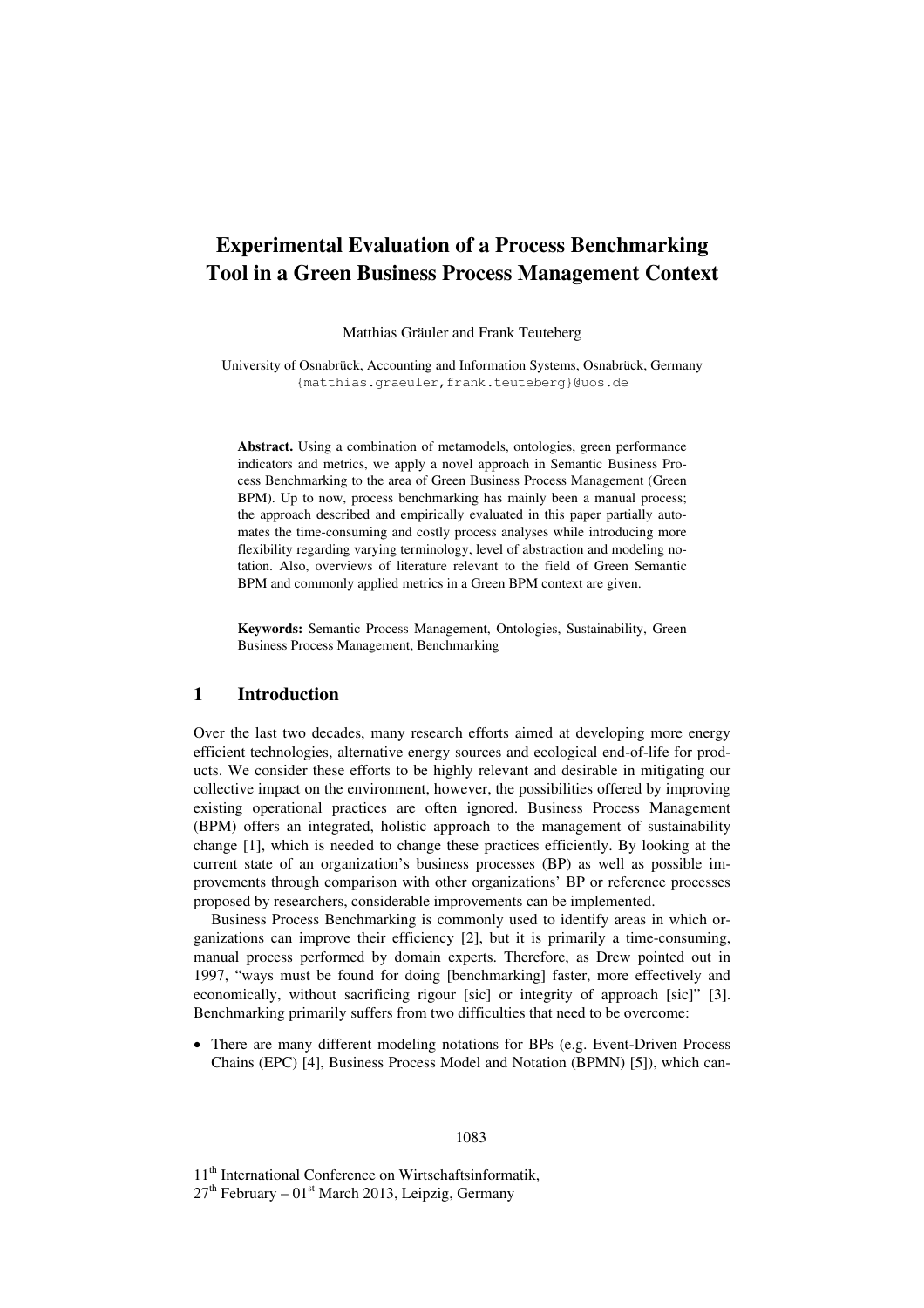not simply be compared because of syntactic incompatibility and varying syntactic richness.

 Even if a process or a process step describes the same chain of activities in two different models, in the same language and perspective, the terminology and semantics of the models may differ, which prohibits a direct comparison [6]. This may stem from the fact that process models can be created from various perspectives at different levels of abstraction [7], because models are created for varying purposes, not all of them requiring indication of each atomic activity, and different organizational entities use different terminology for describing the same domain.

With the help of semantic BPM, researchers try to overcome several issues with BPM (e.g. work done by domain experts, mostly interpreting unstructured information) by providing a common terminological reference point [8-9]. Up to now, there is no generally acknowledged meta-model covering all aspects of process models [7].

In this paper, we follow the suggestion to annotate BPs with corresponding effects of individual activities on the environment (e.g. emissions, waste), which are accumulated along the process flow [6], [10-13]. Using this approach, two or more (sub-)processes can be benchmarked to find ways to improve efficiency. The proposed approach must not be confused with life cycle assessment (LCA) [14], as it is by no means intended to replace but supplement LCA. During the course of our research, we acquired practical examples of BPs in different modeling notations, annotated them with semantic information and demonstrated how process benchmarking can be performed semi-automatically with only a small degree of manual modifications using the software package SEMAT. To achieve the necessary degree of rigor, we started with a systematic literature review [15] to identify the current state of Semantic and Green BPM and also appropriate metrics applicable to Green BPM. To achieve our goals, we laid out a research agenda with the following research questions:

*RQ 1:* What is the current status quo of Semantic and Green BPM?

*RQ 2:* What metrics are applied to Green BPM?

*RQ 3:* Does SEMAT support Green BPM by assisting queries?

This paper is structured as follows: Section 2 details the literature review and lists metrics for Green BPM found during our literature review. In section 3, the proposed benchmarking process is explained in detail and an example is given. Section 4 gives an overview over the design for the experimental validation of the tool, whose results will be shown in section 5. The paper closes with the  $6<sup>th</sup>$  section, concluding the paper and providing starting points for future research.

#### **2 Literature Review and Related Work**

As we wanted to focus on high-quality literature to maximize the reliability of our findings [15-16], we examined the top 20 journals ranked by the AIS as well as the proceedings of the A-ranked conferences ICIS, ECIS, AMCIS, ACIS, PACIS accord-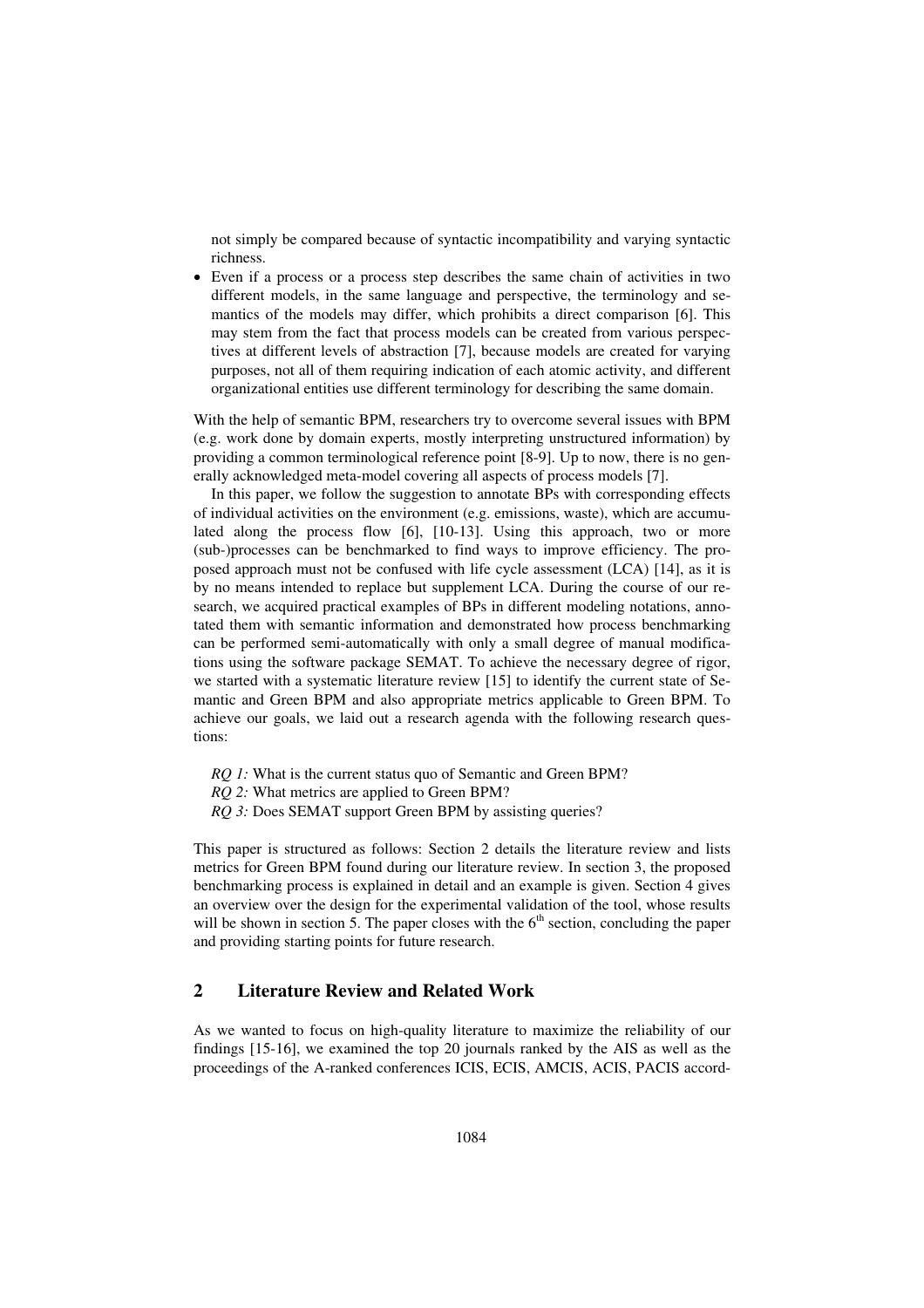ing to the ERA conference rating and additionally WI. We used the following search terms in varying combinations: *Benchmarking, Business, Green, Management, Modeling, Ontology, Process, Semantic, Sustainable* and *Sustainability* to investigate the current works on Green BPM as well as the progress made in the field of Semantic BPM underlying our research. We read title and abstract of each paper and determined whether it was relevant for our research or not (i.e. at least two of the following seven criteria have to be met). We also conducted a forward and backward search to identify more relevant literature. Table 1 summarizes the subset of results we consider to be relevant. In total, we identified 31 papers relevant to our research. The prominence of a certain topic is indicated by the number of asterisks, with a maximum of three asterisks. If a topic is not focused in a publication, it is denoted with a minus. The topics used for comparison to our approach are:

- *Business Processes (BP):* Does the paper focus on business processes?
- *Benchmarking (Ben):* Does the paper propose a process benchmarking approach to analyze and compare individual process models efficiently and effectively?
- *Ecological and/or Social Sustainability (Sust):* Does the paper focus on ecological and/or social sustainability?
- *Semantic Approach (SA):* Does the paper employ a semantic approach to analyze business processes?
- *Research Agenda (RA):* Does the paper propose a research agenda or directions for future research?
- *Evaluation Approach (EA):* Do the authors present an evaluation approach?
- *Focuses on...:* On which problem domain does the study focus?

The results of the literature review are displayed in table 1. The results were loosely clustered by the focused topics; due to the different dimensions examined in the review, a distinct clustering was neither possible nor desirable. As can be seen from our literature review, the combination of research topics (i.e. BPM, Benchmarking, Green IS and the Semantic Web) is largely unexplored, which necessitates this combination.

Three of the papers found in the literature review were written by the same research group [10], [17-18]. As can be seen in table 1, these works are closely related to our research. Similar to our approach, they propose annotating process models with semantic effects regarding e.g. energy efficiency or resource consumption and using the software tool ProcessSEER [19] to obtain the cumulative effects at the end-event. However, in contrast to our method, their approach only supports BPMN and, to our knowledge, there are no efforts to change this. Furthermore, their approach remains largely invalidated. At the time of writing, we were unable to find related papers published after 2010, which indicates that their research in this area has ceased.

While analyzing the literature, we found several Green BPM metrics (cf. table 2). This list of metrics is not meant to be exhaustive, it is rather intended to illustrate that Green BPM should not simply focus on single aspects but needs to be a holistic approach including interdependencies among different metrics. We focused on the social and ecological dimensions of the "triple bottom-line", omitting the economic perspective, because contrary to the other two dimensions, this perspective has already been explored to a much more mature extent [20].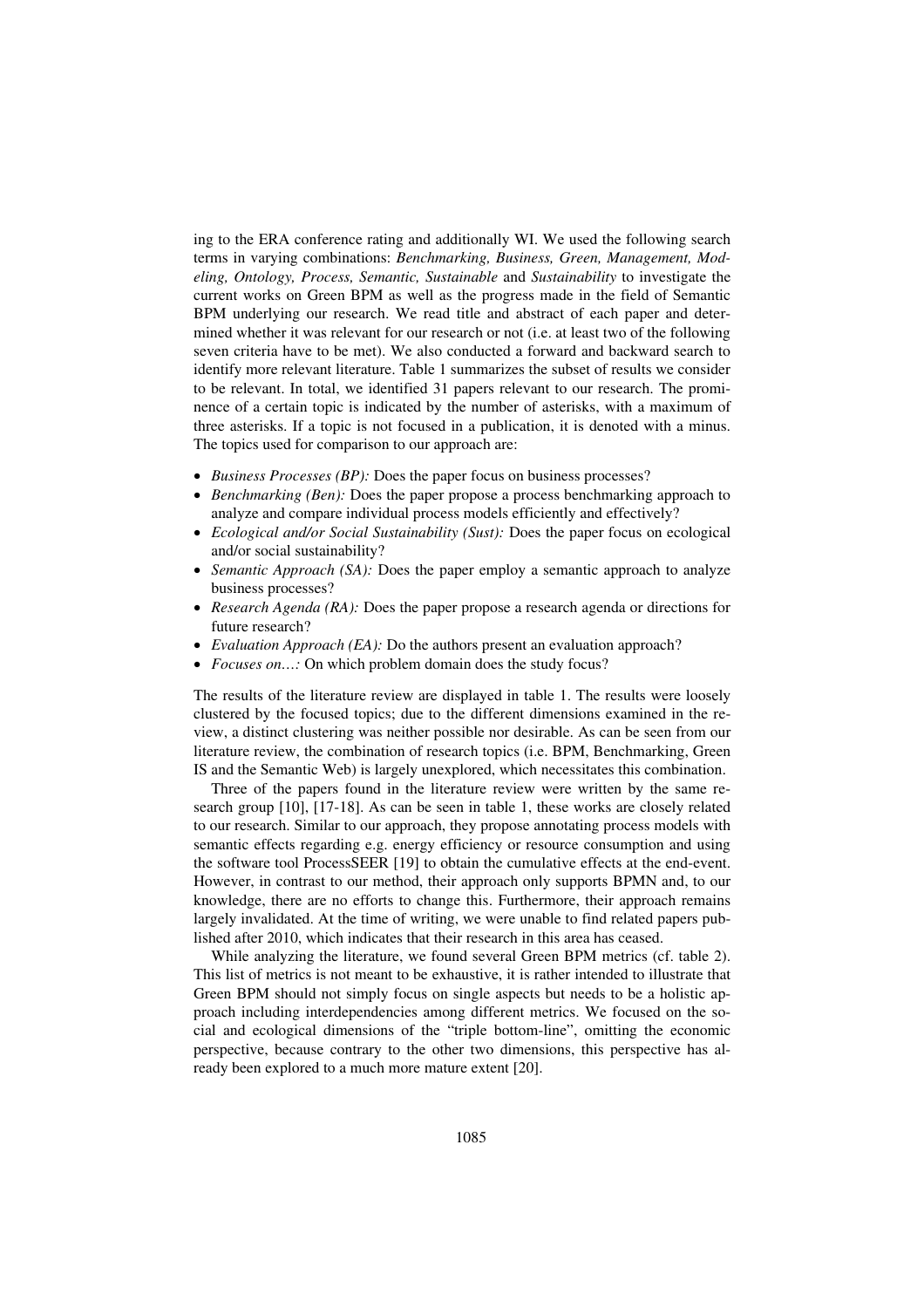#### **Table 1.** Results of the Literature Review

| Ref             | Ê                        | Ben                      | Sust | S <sub>A</sub> | వ              | Á      | Focuses on                                                                                                              |  |
|-----------------|--------------------------|--------------------------|------|----------------|----------------|--------|-------------------------------------------------------------------------------------------------------------------------|--|
|                 | ***                      | ***                      | ***  | ***            |                |        | extending existing BPM technology to enable organizations to be informed                                                |  |
| $[10]$          |                          |                          |      |                |                | ÷      | about their processes' carbon footprint                                                                                 |  |
| $[18]$          | ***                      | ***                      | **   | ***            | ä,             | L,     | an algebraic framework for green BPM                                                                                    |  |
| [21]            | ***                      | $\frac{1}{2}$            | ***  |                | ***            | ä,     | using BPM techniques to leverage Green IT initiatives                                                                   |  |
| [22]            | ***                      | ***                      | ä,   | ***            | ä,             | ÷,     | an approach for pattern-based process model analysis                                                                    |  |
| $6\overline{1}$ | ***                      | ***                      |      | ***            | $\ast$         | ×.     | semantic interoperability of BP models                                                                                  |  |
| [9]             | ***                      | **                       |      | ***            | ×.             | ×.     | the semantic interoperability of BPs                                                                                    |  |
| 231             | ***                      | **                       |      | **             | ÷.             | ÷,     | semi-automatic checking of semantically analyzable BP models                                                            |  |
| $[24]$          | ***                      | $\ast$                   |      | ***            | L,             | ä,     | compliance checking in financial institutions                                                                           |  |
| $[25]$          | ***                      | *                        |      |                | **             | ä,     | a knowledge-based system aiding process redesign                                                                        |  |
| $[17]$          | ***                      | $\overline{a}$           | ***  | ×,             | ***            | ÷,     | issues and a research agenda for green BPM                                                                              |  |
|                 | ***                      |                          | ***  |                | ***            |        | call for action for investigating BPM to create more sustainable organiza-                                              |  |
| [1]             |                          |                          |      |                |                |        | tions                                                                                                                   |  |
| 26              | ***                      | ÷                        | ***  |                | **             | ٠      | research agenda for green BPM                                                                                           |  |
| 271             | **                       |                          | ***  |                | ***            | í,     | various areas of Green IT, e.g. Green BPM                                                                               |  |
| $[20]$          | **                       |                          | **   |                | **             | ä,     | economic sustainability in BPM                                                                                          |  |
| [28]            | ***                      | $\overline{a}$           | ***  | ä,             | ÷,             | **     | proposal of an approach for measuring $CO2$ emissions during BP execution                                               |  |
| [29]            | ***                      |                          | ***  |                | ÷,             |        | the evaluation and comparison of process designs                                                                        |  |
| $[12]$          | ***                      | L,                       |      | ***            | *              | Ē,     | combination of semantic web services and BPM to create the concept of<br>semantic BPM                                   |  |
| $[30]$          | ***                      |                          |      | **             | **             |        | the necessity of methodological elaborations of BPM                                                                     |  |
| $[31]$          | ***                      | ä,                       | ÷,   | ×,             | **             | ÷,     | inter-organizational BP design                                                                                          |  |
| $[32]$          | ***                      | ÷.                       | ä,   | ***            | ä,             | $\ast$ | partially automatic planning and modeling BPs                                                                           |  |
| [7]             | ***                      |                          |      | ***            |                |        | usage of an ontology framework to reduce complexity of e.g. process<br>modeling                                         |  |
| $[11]$          | ***                      |                          |      | ***            |                |        | ontologically representing the business and IS perspective on BPs, and on<br>translating between these two perspectives |  |
| $[13]$          | ***                      | ä,                       |      | ***            |                |        | semantic annotation of EPCs to specify the semantics of individual process<br>model elements                            |  |
| $[33]$          | ***                      | ä,                       |      | **             | ÷,             |        | domain-specific semantic BP modeling language for banks                                                                 |  |
| $[34]$          | ***                      | ä,                       |      | ***            | ä,             | ÷,     | process verification using process logic                                                                                |  |
| [35]            | ***                      |                          |      | ***            |                |        | analyzing process mining                                                                                                |  |
| [36]            | ***                      | ä,                       |      | ***            | ä,             | ä,     | a domain ontology based approach to support BP design                                                                   |  |
| [37]            | ***                      | $\overline{\phantom{a}}$ | ä,   | ***            | $\overline{a}$ | ÷,     | an integrated model for inter-organizational BP integration                                                             |  |
| [38]            | ***                      |                          |      | **             | ÷,             | ٠      | finding similarities and contradictions in BP models                                                                    |  |
| [39]            | ***                      | ä,                       |      |                | $\ast$         | ×.     | BPM success                                                                                                             |  |
| [40]            | $\overline{\phantom{a}}$ | ٠                        | ***  |                | ÷              | *      | .sustainable performance measurement at airlines                                                                        |  |
| [41]            | ×,                       | $\ast$                   | **   |                | ä,             | **     | description of a tool for managing material flow networks                                                               |  |

Hoesch-Klohe and Ghose [18] and previously Teuteberg et al. [6], [42] propose to annotate each activity in a business process model and to accumulate the values along the process chain, taking the different possible paths of process execution into account. The metrics listed in table 2 can be attached to any construct of any modeling language describing an action (e.g. functions in EPCs or activities in UML-AD and BPMN). Some of them can easily be quantified (e.g. Energy Consumption, Waste Generation), whereas others can only be measured in a qualitative scale (e.g. Environmental Performance) [18].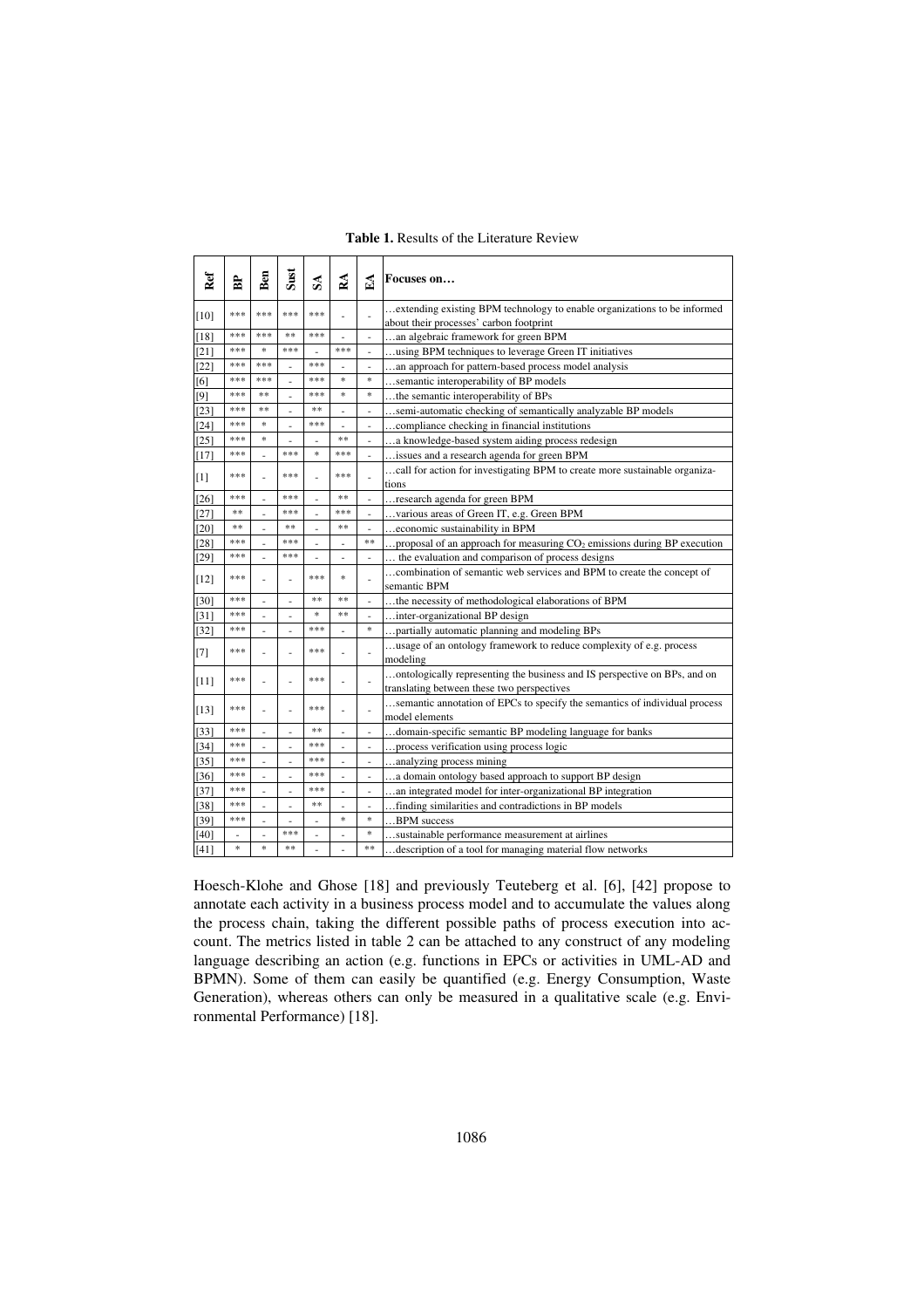| Dim  | <b>Metric / Explanation / Example</b>                                                                                      | Reference(s)                        |
|------|----------------------------------------------------------------------------------------------------------------------------|-------------------------------------|
| Env  | Air Quality indicated by e.g. Air Quality Index                                                                            | $[18]$                              |
| Env  | Congestion leads to unnecessary consumption of resources                                                                   | $[40]$                              |
| Env  | Emissions of greenhouse gases, ozone depleting substances or other<br>emissions in e.g. $CO2$ -equivalents                 | $[1, 10, 17, 18, 26-28, 40,$<br>43] |
| Env  | Energy Efficiency/Consumption in e.g. kWh/unit                                                                             | $[1, 17, 21, 26-29, 43]$            |
| Env  | Environmental Performance: Qualitative measure, representing a variety<br>of measures; performance could range from A to D | $[18]$                              |
| Env  | Fuel Efficiency/Consumption in e.g. km/100 liter fuel                                                                      | [21, 28, 40]                        |
| Env  | Odour emission in e.g. olf or decipol                                                                                      | [44]                                |
| Env  | Paper Consumption in e.g. sheets/employee                                                                                  | [1, 27, 28]                         |
| Env  | Radiation in e.g. sievert                                                                                                  | [44, 45]                            |
| Env  | Waste Generation in e.g. kg/unit                                                                                           | [18, 28, 40, 43]                    |
| Env  | Water Consumption in e.g. liter/unit                                                                                       | [18, 26, 43]                        |
| Env  | Water Discharge in liters                                                                                                  | [43]                                |
| Env, | Noise Generation measureable in e.g. decibel                                                                               | [40, 44]                            |
| Soc  | Probability of accidents/casualties                                                                                        | $[44]$                              |
| Soc  | Training and Development required for new employees                                                                        | $[40]$                              |
| Soc  | Workforce size indicates the number of employees needed                                                                    | $[43]$                              |

**Table 2.** Metrics for Green BPM

# **3 Green Process Benchmarking Approach – An Example**

Figure 1 illustrates the actions performed during the benchmarking process using an example from the printing industry and applying some of the metrics introduced in table 2. This example was selected because it describes the production of photobooks, a rapidly growing market, and provides information about  $CO<sub>2</sub>$  emissions. Furthermore, the used production process could be inferred from the descriptions.

We used a process described by Hausmann [46] to create two very simple process models: one using EPC and one using BPMN. We annotated each step with the effects on the environment (i.e. energy consumption, emissions). The process models are transferred into a machine-readable form, such as a Comma Separated Values (CSV) file, so they can easily be imported by the software created for this benchmarking approach: SEMAT. Although essentially accomplishing the same outcome, both processes exhibit varying degrees of abstraction and different terminology. They are also modeled in an entirely different notation. To overcome the problems associated with this kind of benchmarking endeavor, we use a combination of methods.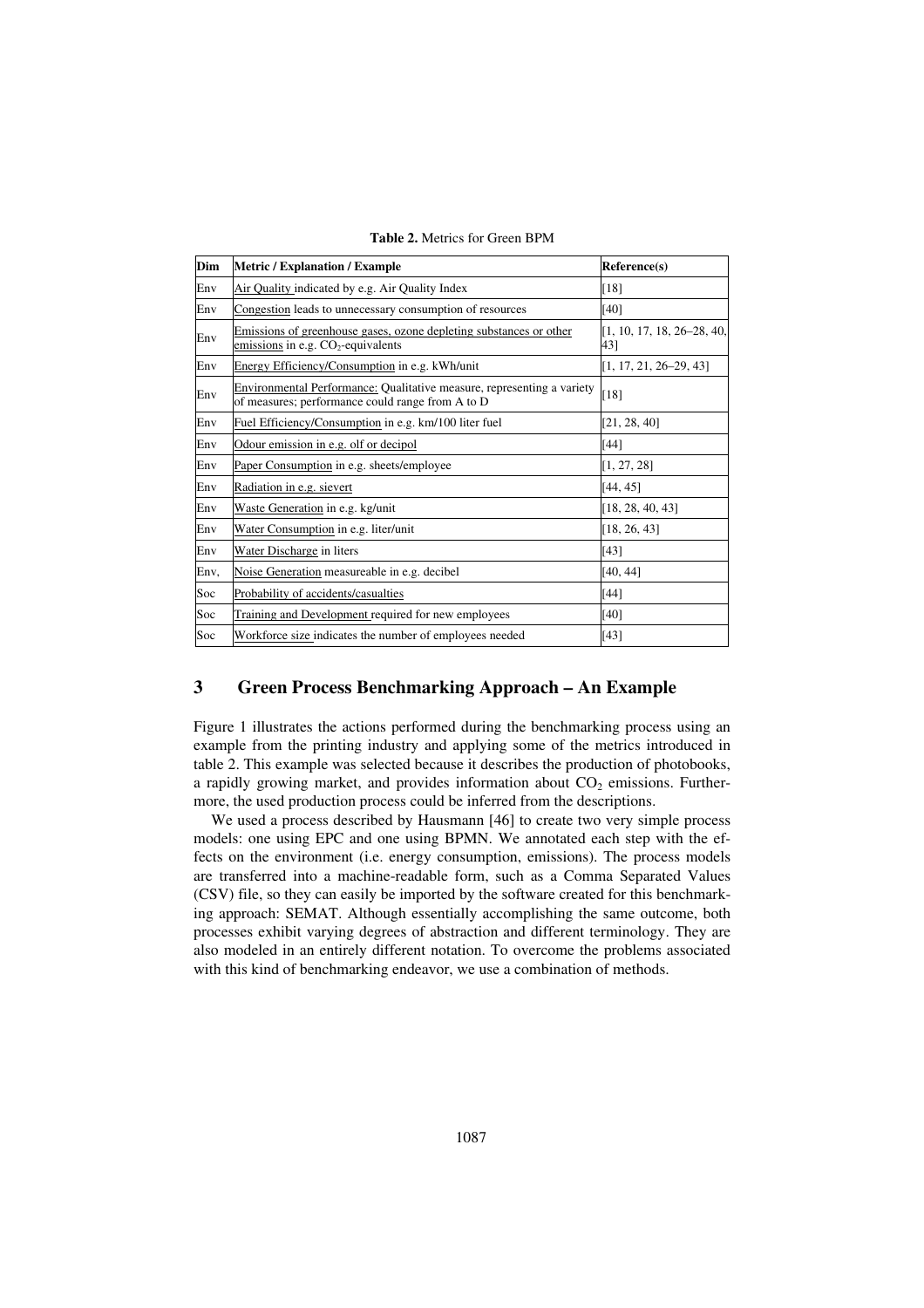

**Fig. 1.** Example for the Benchmarking Process

First, a domain ontology describing the benchmarking domain has either to be created or, in case this benchmarking approach has been used in the specific domain before, selected from a repository (Step 1). For the example in figure 1, we used the Process Classification Framework [47] that was transformed into the desired artifact. Then, a base ontology has to be created or reused (Step 2). The base ontology must be able to represent all relevant constructs of the used modeling languages. Furthermore, it can be reused if it provides support for the modeling languages used in the process models to be benchmarked. Figure 1 shows that the element types "function" (EPC) and "task" (BPMN) are syntactically equivalent and, therefore, mapped to the base ontology's concept "Process Step". Even though domain and base ontologies are merged into one analysis ontology later, at this point, they should be kept separate because the domain ontology can be reused regardless of the used modeling languages and the base ontology can be reused in any domain. The third step introduces the process models into the benchmarking process. A domain expert maps the elements of the process models to instances of the domain ontology (Step 3). In contrast to Höfferer (2007) [9], who suggested only one mapping type, we use three mapping types: one each if the element is equivalent to the domain concept, if it is represented in a broader or in a narrower sense. By resorting to a domain experts' knowledge for mapping, we are able to overcome the problems raised by inconsistent terminology and different degrees of abstraction. Subsequently, the sustainability performance information needs to be captured and inserted into the ontology (Step 4). Using the specifically designed tool SEMAT, the process models are imported from text-files and transformed into an instance ontology of the base ontology. This instance ontology is then mapped to the base ontology using the mappings made in step three and, subsequently, merged into a single analysis ontology (Step 5). The analysis ontology can easily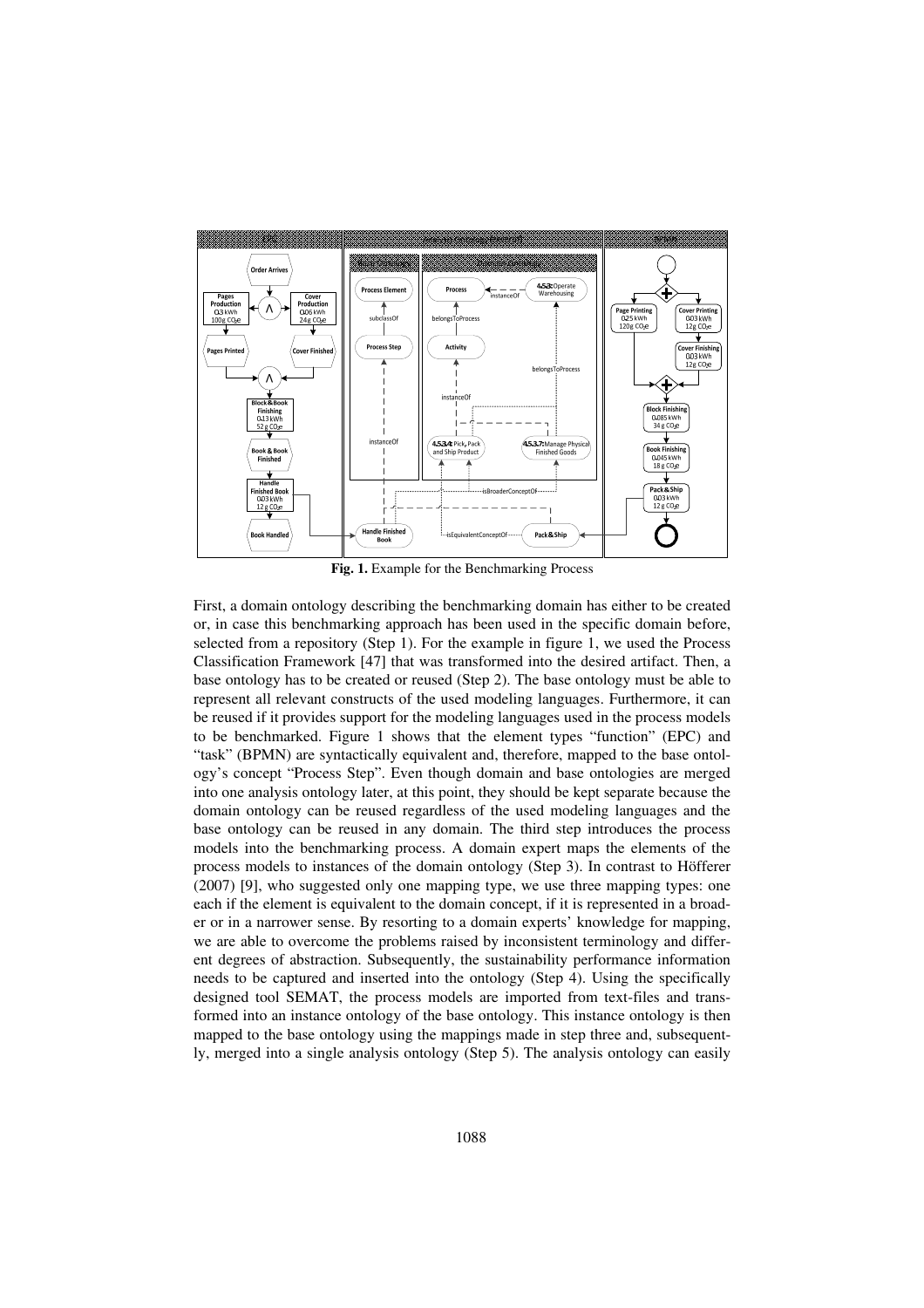be queried using query languages such as SPARQL [48] and by using predefined metrics supplied by SEMAT (Step 6).

Figure 2 demonstrates how the results of the analysis are displayed. The selected model (the process modeled in EPC notation from figure 1) and metrics are highlighted in the panel at the top. The table at the bottom shows the actual process performance and accumulates them along the process flow, enabling analysts to quickly assess process performance. As can be seen, any manufacturing process is generalized into the concept of "Produce Product", which was taken from the PCF taxonomy.

| <b>Analysis Tool</b>                                                                                                                               |                                                                                                                                                                                                                                                                                                                                                                                                                                     |                                                                                                                                                                |                     |                            | $\overline{\mathbf{x}}$<br>$\Box$<br>$\frac{1}{2}$ |  |  |
|----------------------------------------------------------------------------------------------------------------------------------------------------|-------------------------------------------------------------------------------------------------------------------------------------------------------------------------------------------------------------------------------------------------------------------------------------------------------------------------------------------------------------------------------------------------------------------------------------|----------------------------------------------------------------------------------------------------------------------------------------------------------------|---------------------|----------------------------|----------------------------------------------------|--|--|
| File Import Help                                                                                                                                   |                                                                                                                                                                                                                                                                                                                                                                                                                                     |                                                                                                                                                                |                     |                            |                                                    |  |  |
| Analysis<br>Domain-Ontologies                                                                                                                      |                                                                                                                                                                                                                                                                                                                                                                                                                                     |                                                                                                                                                                |                     |                            |                                                    |  |  |
| Models<br>Metrics SPAROL                                                                                                                           |                                                                                                                                                                                                                                                                                                                                                                                                                                     |                                                                                                                                                                |                     |                            |                                                    |  |  |
| <b>E</b> -Ontologies<br><b>E</b> APQC Taxonomy<br>Green RPM<br>G Simple Model<br>SM A<br>$-SM B$<br><b>Fightermediate Model</b><br>E Complex Model | General APQC Metrics<br><b>APQC Activity-Based Costing</b><br><b>General Process Metrics</b><br>Process Activity-Based Costing<br>General Analysisontology Metrics<br>Number of Domain Individuals<br>Number of Individuals of a given Process<br>Number of Mapped Process Individuals<br>Number of Not Mapped Process Steps<br>Number of Processes<br>Evaluate Performance of a given APQC-Individual<br>General Green BPM Metrics | Distinct Number of Mapped Domain Individuals of a Process<br>Distinct Number of Mapped Process Individuals<br><b>Total Number of Mapped Domain Individuals</b> |                     |                            | Evaluate                                           |  |  |
|                                                                                                                                                    |                                                                                                                                                                                                                                                                                                                                                                                                                                     |                                                                                                                                                                |                     |                            |                                                    |  |  |
|                                                                                                                                                    |                                                                                                                                                                                                                                                                                                                                                                                                                                     |                                                                                                                                                                |                     |                            |                                                    |  |  |
|                                                                                                                                                    | <b>Emissions</b>                                                                                                                                                                                                                                                                                                                                                                                                                    | Energy<br>Consumption                                                                                                                                          | Fuel<br>Consumption | <b>Noise</b><br>Generation | Waste<br>Generation                                |  |  |
| 4.3.2 Produce Product (10304)                                                                                                                      | 100                                                                                                                                                                                                                                                                                                                                                                                                                                 | 0.3                                                                                                                                                            | 0                   | 0                          | 0                                                  |  |  |
| 4.3.2 Produce Product (10304)                                                                                                                      | 24                                                                                                                                                                                                                                                                                                                                                                                                                                  | 0.06                                                                                                                                                           | 0                   | $\overline{0}$             | $\theta$                                           |  |  |
| 4.3.2 Produce Product (10304)                                                                                                                      | 52                                                                                                                                                                                                                                                                                                                                                                                                                                  | 0.13                                                                                                                                                           | $\theta$            | $\overline{0}$             | $\overline{0}$                                     |  |  |
| Result<br>4.5.3.7 Manage physical finished goods inventory (10359)                                                                                 | 12                                                                                                                                                                                                                                                                                                                                                                                                                                  | 0.03                                                                                                                                                           | $\theta$            | $\Omega$                   | $\mathbf{0}$                                       |  |  |

**Fig. 2.** Screenshot of the analysis results presented by SEMAT

# **4 Evaluation Concept**

The previously described benchmarking process can be split into two parts: One that has to be performed once per process (steps 1-3) and one that has to be carried out every time the process's performance information changes (steps 4-6). It should be noted that steps 1-3 are more time-consuming than steps 4-6, especially when an appropriate domain or base ontology has to be created. The scope of this research is limited to the evaluation of the advantageousness of our proposed methodology in respect of querying the data. Therefore, we decided to only evaluate step six, as this is the most frequent step and does not require extensive domain or process knowledge. It must be taken into account that in a manual comparison steps 1 to 5 are unnecessary and, have thus been ignored. Therefore, both groups operate within the same context and boundaries. This step was examined using an experimental setup.

Prior to the experiment (can be requested from the corresponding author), all test persons were screened whether they possessed sufficient knowledge about the modeling notations used later in the experiment; also, specific information, such as *Computer Self-Efficacy (Comp. SE)* and a self-assessment of *BPM Knowledge,* were collected using 7-point Likert-scales. Then, the test persons were randomly divided into two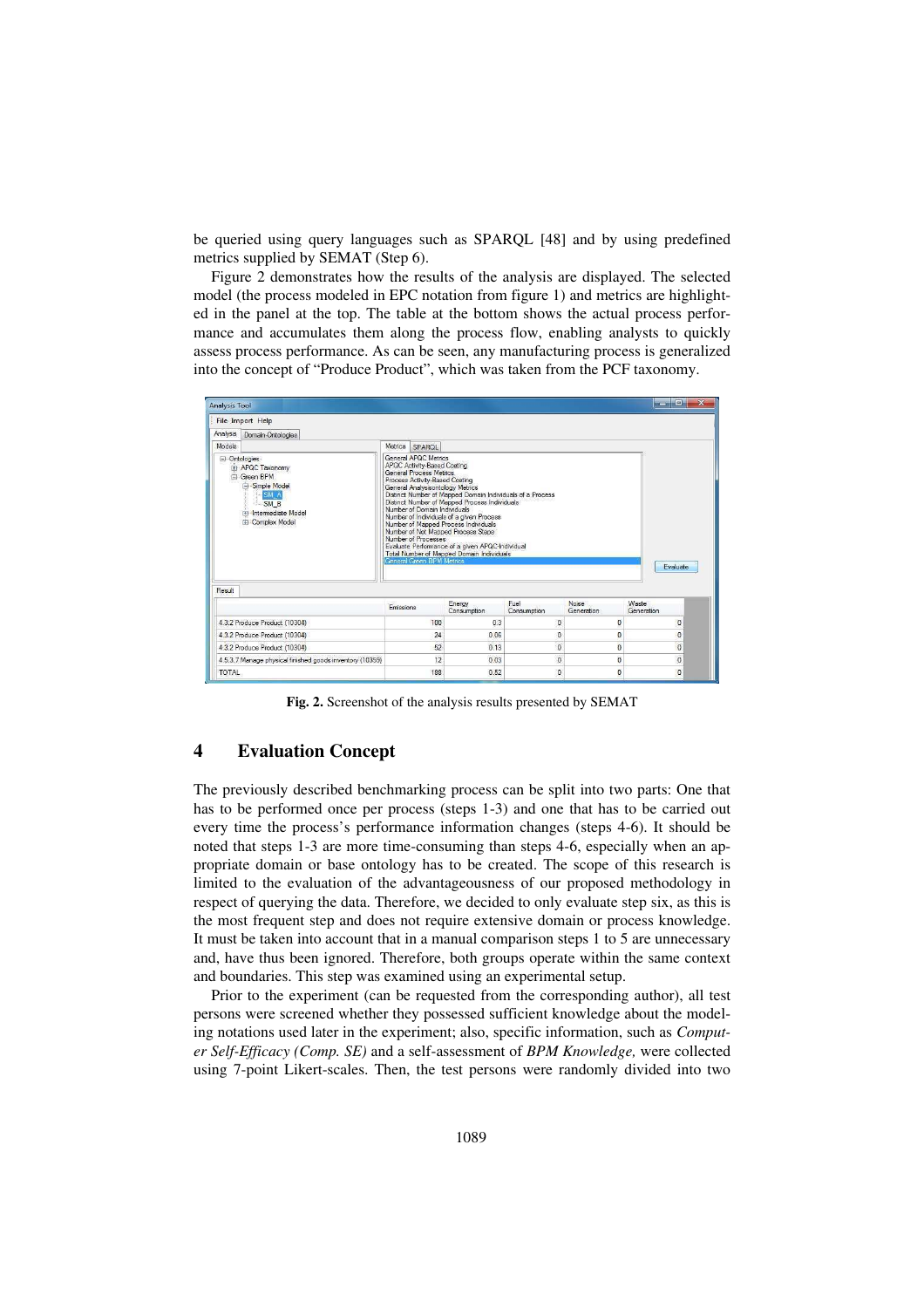groups that received different treatments. Group A (Manual) was given three more complex process models, each in a different notation (i.e. EPC and BPMN) and with annotated emissions, resource and energy consumption. Group B (SEMAT) was given a short introduction to our software used in the proposed benchmarking process and then received the same treatment as group A, except that they used analysis results from the software to solve the same tasks on identical process models.

The constructs *Comp. SE* and *BPM Knowledge* are based on a self-assessment by the test persons. According to the self-efficacy theory, the expectations of personal efficacy determine whether a certain behavior will be initiated, how much effort will be expended and how long it will be sustained in the face of obstacles [49]. Higgins and Compeau found that *Comp. SE* has a significant impact on individuals' expectations of the outcomes of using computers, their emotional reactions to computers as well as their actual computer use [50]. Another theory that was applied in our research model is the Theory of Task-Technology-Fit (TTF), which asserts that IS are means for users to complete tasks (i.e. summarizing process performance). The higher the TTF, the better the performance of the users (i.e. fast completion, high accuracy) [51]. The variables *Perceived Usefulness* (Perc. Usef.) and *Perceived Ease Of Use (Perc. EoU)* were taken from the Technology Acceptance Model and it's successors [52]. These variables are assumed to be fitting, as they are commonly used to empirically analyze an IT artifact. It was considered whether the Expectation Confirmation Theory [53-54] applies in the context of the experiment. However, we decided not to include expectations and their (dis-)confirmation because the majority of the test persons have experience with BPM tools, but not to an extent in which an evaluation of these variables can be considered useful and worthwhile. Using this approach, we were able to test the following hypotheses:

*H1* Test persons who think of themselves as more computer proficient will...

*H1a* …be more accurate when using SEMAT

*H1b* …finish tasks faster when using SEMAT

- *H2* Test persons who indicated that they have extensive knowledge of BPM will...
	- *H2a* …be more accurate when not using SEMAT
	- *H2b* …be more accurate when using SEMAT
	- *H2c* …finish tasks faster when not using SEMAT

*H2d* …finish tasks faster when using SEMAT

*H3* Test persons using SEMAT for the analysis will...

- *H3a* …be more accurate than those who did not use SEMAT
- *H3b* …finish tasks faster than those who did not use SEMAT

*H4* The test persons' rating for Perc. EoU will be higher if they...

- *H4a* …are more accurate when using SEMAT
- *H4b* …finish tasks faster when using SEMAT
- *H5* The test person's rating for Perc. Usef. will be higher if they...

*H5a* …are more accurate when using SEMAT

*H5b* …finish tasks faster when using SEMAT

- *H6* The Perc. EoU will have a positive effect on Perc. Usef. when using SEMAT
- *H7* The test person's satisfaction will be positively related with...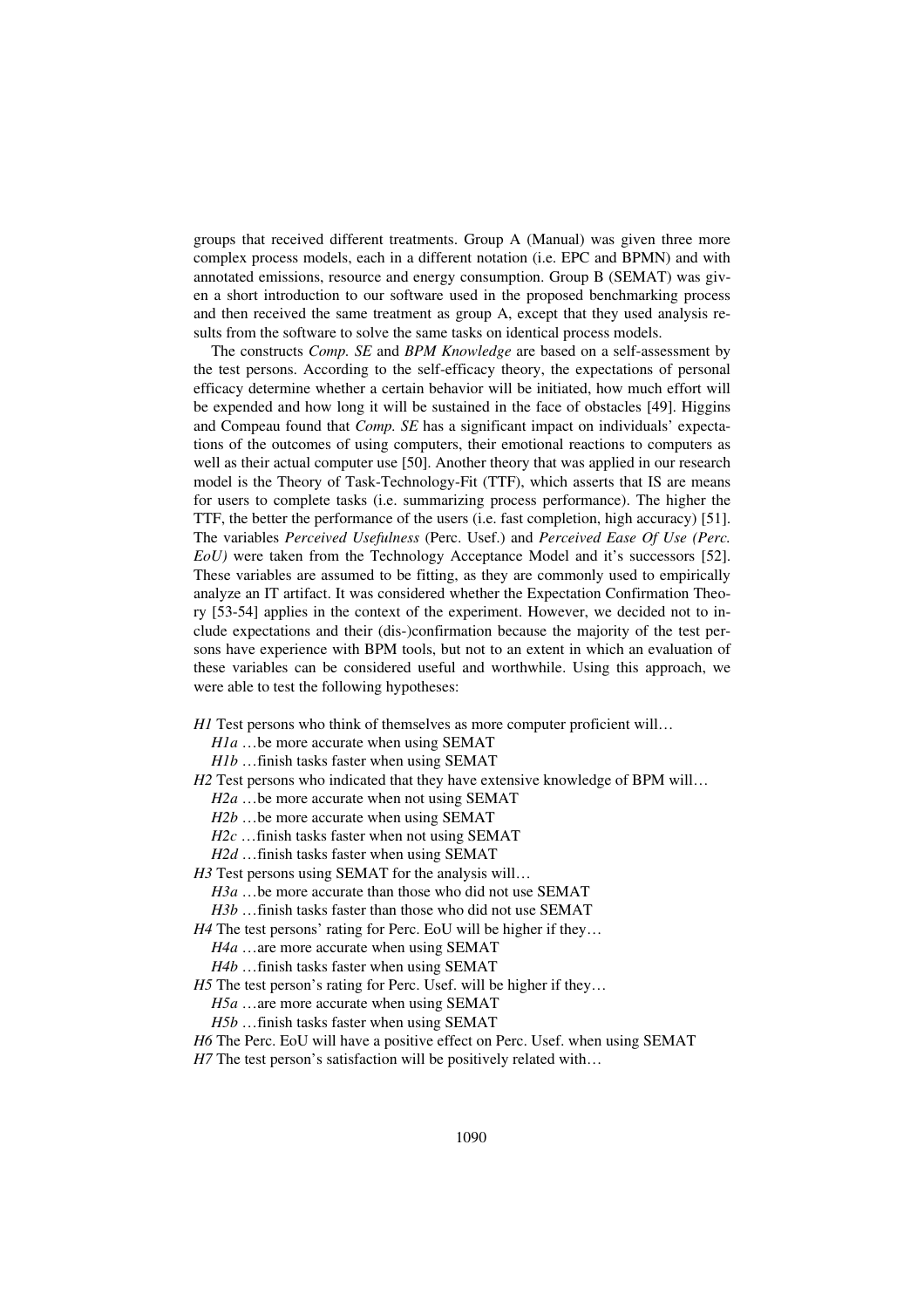*H7a* …Perc. Usef. when using our SEMAT *H7b* …Perc. EoU when using our SEMAT

These hypotheses and the respective constructs are displayed in figure 3. All constructs in squares are measured by 7-point Likert-scales using at least four items to measure each construct. The constructs in oval shapes are measured during the experiment. Whereas most constructs' values were calculated using the arithmetic mean of the items measuring them (equally weighed), the variable *Time* was measured by the time needed to fulfill the assigned tasks. Respectively, *Accuracy* was measured by the number of correctly solved tasks.



**Fig. 3.** Research Model

## **5 Results**

In total, we collected 24 datasets from the participants, 18 of them (under-)graduate students and 6 Ph.D. candidates. 11 participants were assigned to the group performing a manual analysis, 13 to the group using SEMAT. Table 3 gives an overview of the descriptive statistics as well as reliability coefficients for each construct measured by Likert-scales. To display sufficient convergent validity, three criteria should be met: A minimum of (1) 0.7 for Cronbach's Alpha [55]; (2) 0.7 for composite reliability [56]; and (3) 0.5 for Average Variance Extracted (AVE) [57]. Our data demonstrate compliance with these criteria. Additionally, we conducted a factor analysis for each construct. All item loadings were above the .5 threshold with eigenvalues above 1.0 indicating good convergent validity. There were no correlations above .9, indicating that multicollinearity is not an issue [58].

To examine hypotheses H1 and H2, we used the correlations of several factors with the *Time* needed to complete a task and the *Accuracy* of the results; these are shown in table 4. In H1 we hypothesized that persons with a higher rating in *Comp. SE* will (H1a) be more accurate and (H1b) finish tasks faster when using SEMAT. We were not in a position to demonstrate these relationships, therefore, both hypotheses were rejected. However, this may indicate that *Comp. SE* only has a minor influence on benchmarking performance using SEMAT, which is desirable and can be assisted with further improvements regarding usability.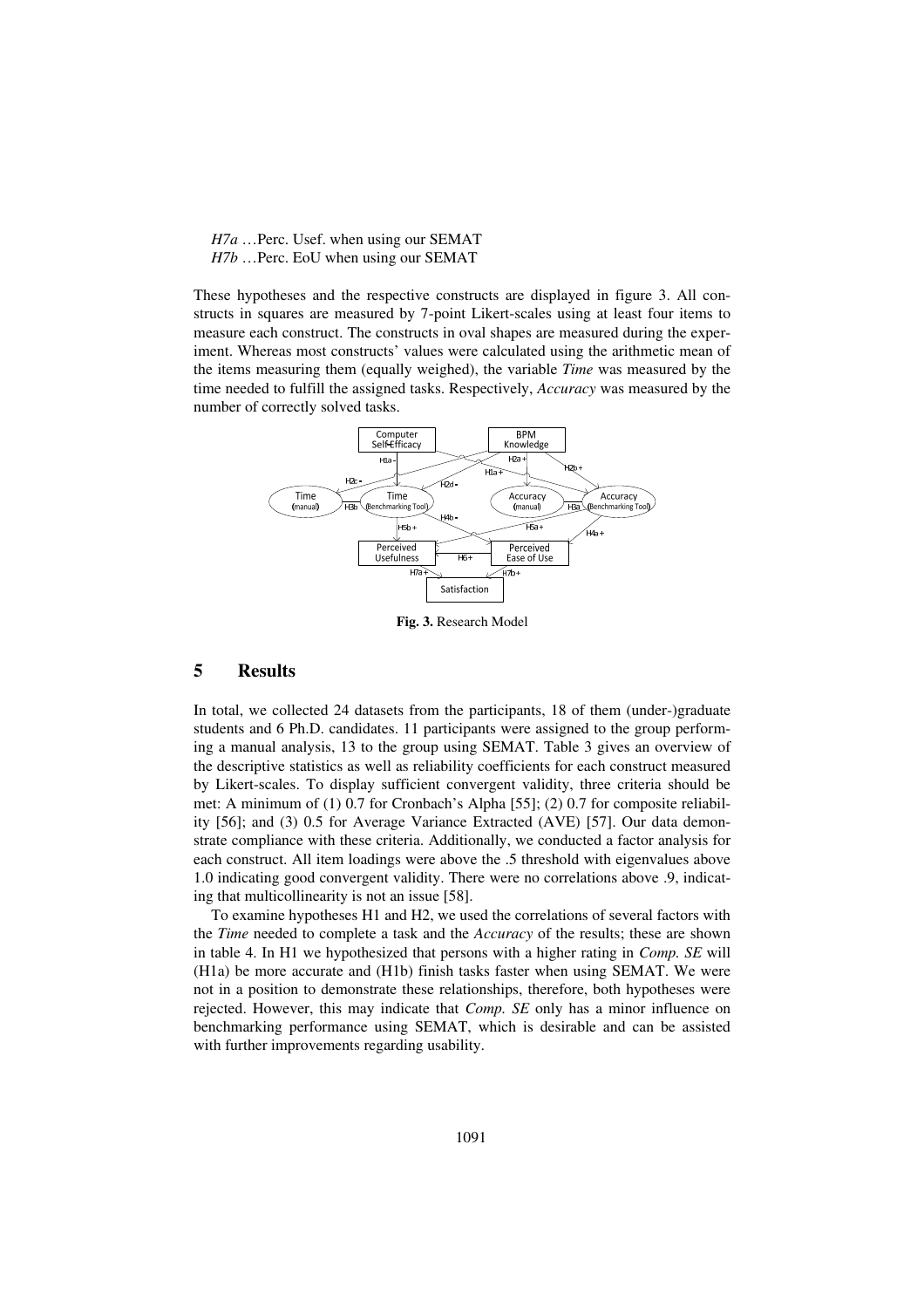|                     | Group        | <b>Items</b> | Mean  | <b>SD</b> | Alpha | Comp. Rel. | <b>AVE</b> |
|---------------------|--------------|--------------|-------|-----------|-------|------------|------------|
|                     | Manual       |              | 6.205 | .706      | .827  | .895       | .682       |
| Comp. SE            | <b>SEMAT</b> |              | 5.846 | .681      |       |            |            |
| <b>BPM</b>          | Manual       |              | 4.522 | 1.186     | .872  | .912       | .723       |
| Knowledge           | <b>SEMAT</b> |              | 4.885 | 1.368     |       |            |            |
| Perc. Usef.         | Manual       |              | 4.900 | .939      | .832  | .885       | .609       |
|                     | <b>SEMAT</b> |              | 5.508 | .755      |       |            |            |
| Perc. EoU           | Manual       |              | 5.571 | .774      | .872  | .909       | .592       |
|                     | <b>SEMAT</b> |              | 5.956 | .770      |       |            |            |
| <b>Satisfaction</b> | Manual       | 4            | 4.975 | 1.204     | .895  | .928       | .763       |
|                     | <b>SEMAT</b> |              | 5.558 | .693      |       |            |            |

**Table 3.** Descriptive Statistics and Reliability Coefficients

**Table 4.** Correlations of various constructs with *time* and *accuracy*

| Construct         |       | CompSE       | <b>BPM Knowledge</b> |        | Perc. EoU    | Perc. Usef.  |  |
|-------------------|-------|--------------|----------------------|--------|--------------|--------------|--|
| Group             |       | <b>SEMAT</b> | <b>SEMAT</b>         | Manual | <b>SEMAT</b> | <b>SEMAT</b> |  |
| <b>Time Total</b> | Corr. | .068         | $-.023$              | $-159$ | $-.159$      | $-.230$      |  |
|                   | Sign. | .787         | .928                 | .528   | .528         | .365         |  |
| Accuracy          | Corr. | $-.292$      | $-.309$              | .654   | .358         | .092         |  |
| <b>Total</b>      | Sign. | 224          | .197                 | .008   | .130         | .703         |  |

Equally, we were unable to support H2, which indicated that people with more *BPM Knowledge* will finish the tasks faster and more accurately. Only H2a could be supported by a strong correlation (p < .01). Accordingly, these results suggest that *BPM Knowledge* only plays a minor role when using SEMAT, and therefore a lower degree of knowledge is necessary compared to performing manual benchmarking, where a strong correlation is present. While this is desirable as well, it implies that our tool – or BPM software in general – should assist the user wherever possible and mitigate the probability of human error.

Further, in H3 we hypothesized that persons using SEMAT will be more accurate and faster than those who did not. The descriptive statistics for *Time* and *Accuracy* shown in table 5 indicate that in fact, SEMAT users are on average 14.3% faster while scoring 6.7% higher. These results imply that SEMAT – and perhaps other BPM tools – increase efficiency and the quality of benchmarking results. We expect a greater difference between mean values with increasing task complexity. However, a T-test revealed that these differences in mean-values are not statistically significant and therefore H3 was rejected.

In H4 and H5 we hypothesized that, when using SEMAT, Time and Accuracy are positively related with the Perc. EoU and Perc. Usef. To test these hypotheses, we examined the correlations of said constructs; the results can be reviewed in table 4. Although the correlations imply that the hypotheses are in fact true, these correlations are not statistically significant. Subsequently, these hypotheses were rejected as well.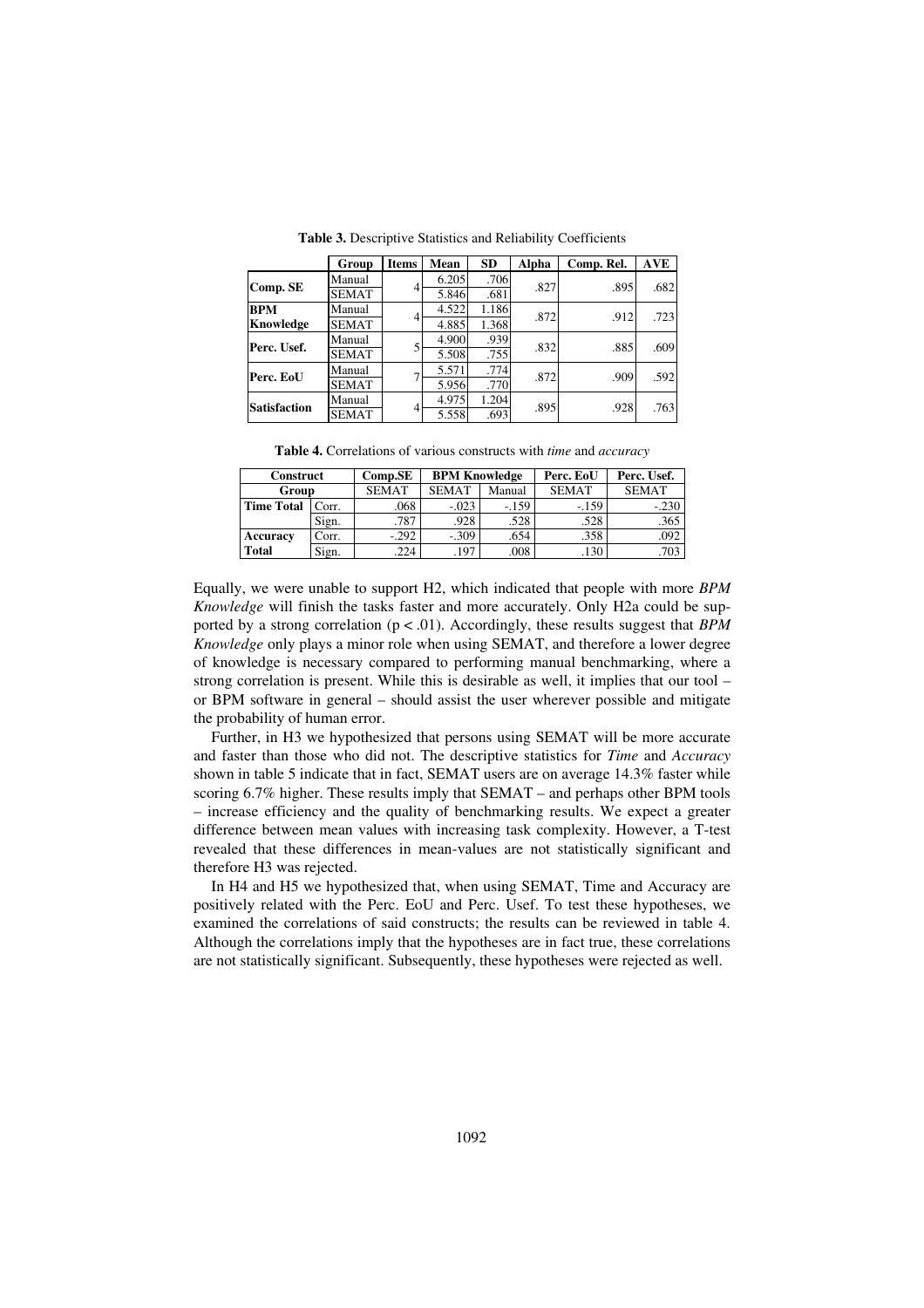|           | 음            | −<br>ask | N<br>ڡ<br>Task | $\mathbf{\hat{z}}$<br>Time<br>Task | ă<br>ನ   | E<br>−<br>÷š<br>3<br>œ | దా<br>5<br>N<br>ď<br>ខូ<br>œ | Ξ<br>ొ<br>÷š<br>ខូ<br>చె | 쿥      |
|-----------|--------------|----------|----------------|------------------------------------|----------|------------------------|------------------------------|--------------------------|--------|
| Mean      | Manual       | 396.400  | 209.930        | 675.408                            | 1255.232 | 5.182                  | 8.455                        | 18.455                   | 32.091 |
|           | <b>SEMAT</b> | 309.454  | 177.132        | 606.720                            | 1076.300 | 5.846                  | 8.923                        | 19.615                   | 34.385 |
| <b>SD</b> | Manual       | 119.604  | 42.641         | 121.712                            | 221.511  | 1.834                  | 1.809                        | 4.083                    | 6.156  |
|           | <b>SEMAT</b> | 130.623  | 61.341         | 137.136                            | 264.322  | 0.555                  | 0.277                        | 3.841                    | 4.407  |

**Table 5.** Descriptive statistics for *Time* and *Accuracy*

**Table 6.** Correlations among the constructs *Perc. Usef.*, *Perc. EoU* and *Satisfaction*  for persons that used SEMAT for the analysis

|              |       | Perc. EoU | <b>Satisfaction</b> |
|--------------|-------|-----------|---------------------|
| Perc. Usef.  | Corr. | .622      | .823                |
| <b>SEMAT</b> | Sign. | .004      | .000                |
| Perc. EoU    | Corr. | 1.000     |                     |
| <b>SEMAT</b> | Sign. |           | .002                |

Further, we hypothesized that people's *Perc. EoU* will have a positive effect on *Perc.*  Usef. (H6). This hypothesis was tested by means of an investigation into the constructs correlations. As can be seen in table 6, there is a high positive correlation, with a statistical significance at the .005-level. Therefore, this hypothesis can be accepted. The last hypothesis suggests that a person's *Satisfaction* will be positively related with the *Perc. Usef.* (H7a) and *Perc. EoU* (H7b), provided they used SEMAT for the analysis. Again, table 6 shows the correlations and their significance used for testing these hypotheses. Hypothesis H7a is supported by the strong correlation between the constructs *Perc. Usef.* and *Satisfaction* (.823; p < .001) and hypotheses H7b by the correlation between *Perc. EoU* and *Satisfaction* (.677; p < .005).

We used regression analysis to calculate the  $R^2$  values. As to be expected from the previously reported results, most  $R^2$  values were unsatisfactory and/or statistically insignificant. However, we found an  $R^2$  value of .598 ( $p < .01$ ) with *Perc. EoU* as the independent and *Perc. Usef.* as the dependent variable and an  $R^2$  value of .839 ( $p <$ .001) with *Perc. EoU* and *Perc. Usef.* as the independent variables and *Satisfaction* as the dependent variable.

Additionally, we gathered the participants' opinions on SEMAT. The participants found that the software was easy to understand (38.5%), very helpful to determining process information (30.8%) and helped them to concentrate on what is important to accomplish the tasks (23.1%). On the other hand, they indicated that they would appreciate more extensive support with aggregating process information (30.8%) and automated checks whether the entered information is valid (23.1%).

#### **6 Conclusion and Future Research**

In this paper, we describe an approach for benchmarking sustainability-related metrics using specially engineered software. We show our approach to evaluate SEMAT in an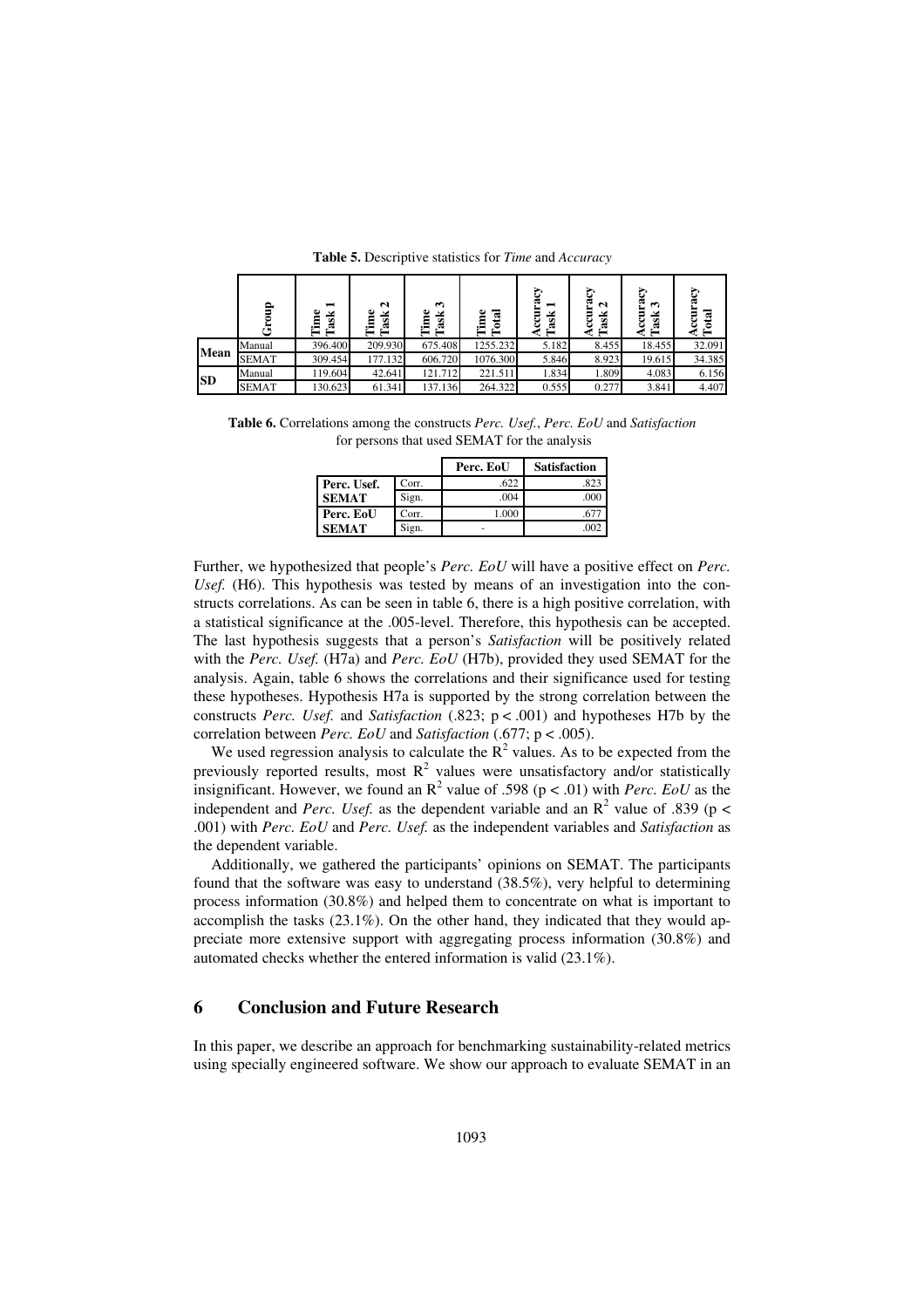experiment with 24 participants and share the gathered data. Regarding the population and size of the sample, even though all participants had training in BPM, it would have been beneficial to target BPM professionals in a natural use-setting with our experiment. While a sample size of 24 is sufficient to make statistically relevant statements, a bigger sample always improves statistical power [59]. Another way to improve the validity of the results would be to add more levels of task complexity. Also, in future research it would be beneficial to draw comparisons with other established benchmarking approaches.

SEMAT is helpful to improve sustainability efforts, but still possesses some issues to address, one of them being the accurate handling of measurements. Even if metrics are applied consistently, some organizations may capture, e.g. fuel efficiency in miles per gallon whereas others may capture it in liters per 100 kilometers. To ensure correct benchmarking results, these measurements should automatically be translated without introducing the risk of human error. This can be achieved by another ontology that is not only able to perform the aforementioned calculations but also to, e.g., translate any greenhouse gas into  $CO<sub>2</sub>$  equivalents.

The creation of the domain and base ontology itself is rather time-consuming. Therefore, ways need to be found to accelerate these processes and make them less prone to human error. This can be achieved by maintaining a centralized base ontology that is appropriate for a multitude of notations and languages. This paper only examines the benefits of querying the analysis ontology, which is only one out of six steps in the methodology. Once the mentioned improvements are implemented, the entire benchmarking process should be evaluated. We show that, on average, benchmarking efforts using our tool are less time-consuming than doing the work manually, although the differences are not significant enough and should therefore be repeated, addressing the issues mentioned above.

Also, our research has several implications for the creation of future (Green) BPM tools. Currently, there is no feature implemented that can tell whether, e.g., a process that produces fewer emissions (metric A) is preferable to a process that produces less noise (metric B) (i.e. allowing preference rankings between different metrics A and B). Such a preference ranking varies in each organization and location and must currently be decided manually. In future, Green BPM software enabling this decision support and containing appropriate formulae and thresholds for preference rankings could be implemented. We also show that *Perc. Usef.* and *Perc. EoU* have a significant impact on *Satisfaction*. Therefore, developers of (green) BPM software should focus on creating easy to use, well documented software that does not distract the users with unneeded information. Furthermore, this software should be easily accessible for less experienced analysts. The variety of metrics that can be applied to Green BPM shows that software tools must exhibit a certain degree of flexibility in regard to what information can be annotated to process models.

One of the shortcomings of any BPM measure, the rather time-consuming collection of process information, could be addressed by integrating various data sources. Some of which may be used to generate and/or update process performance information, further increasing efficiency of the benchmarking approach.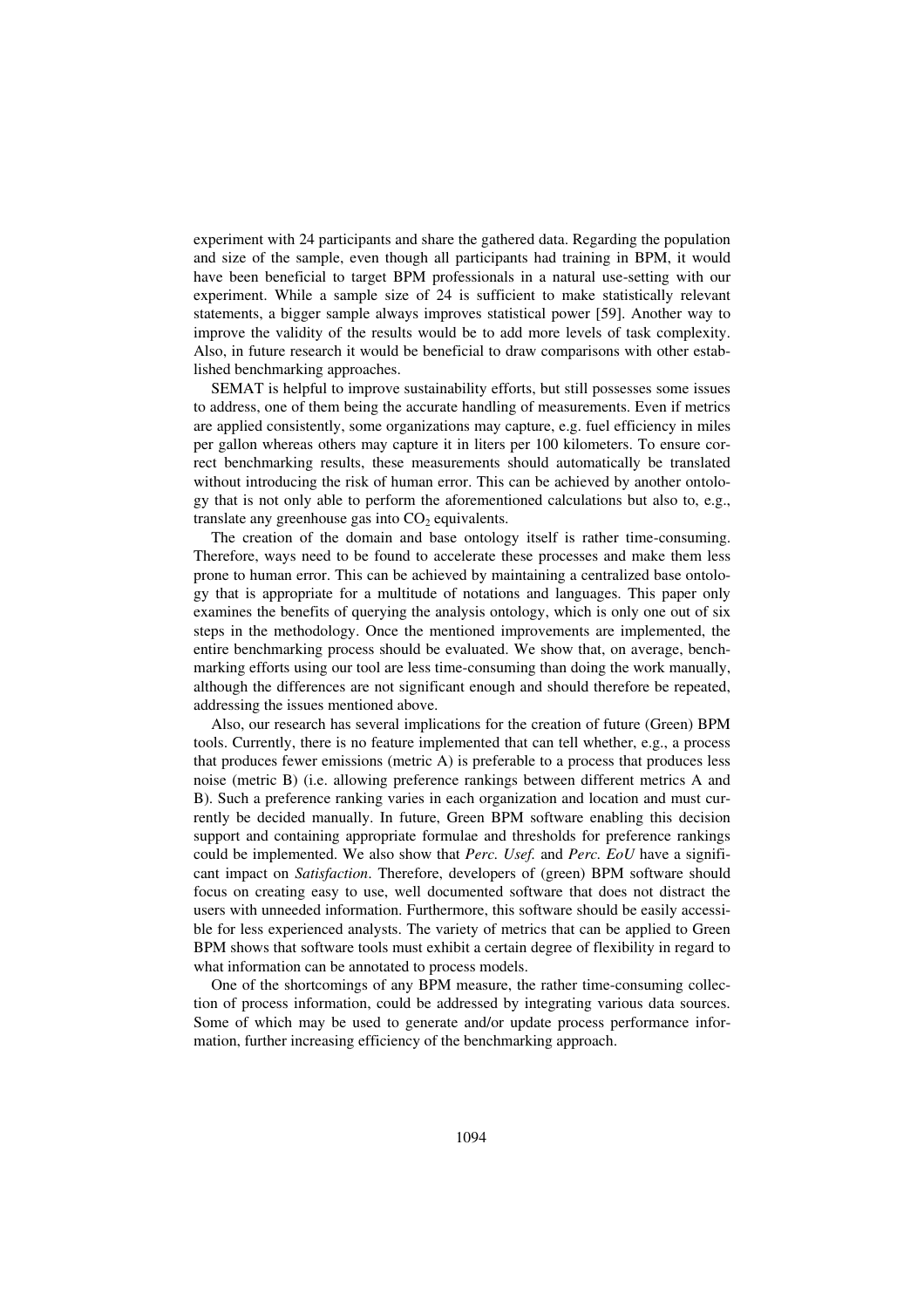#### **Acknowledgements**

The authors would like to thank the participants in the experiment as well as the other project members, specifically Ms. Marita Imhorst and Mr. Martin Kluth, who provided valuable insights, help and substantive feedback during the research process.

This work is part of the project IT-for-Green (Next Generation CEMIS for Environmental, Energy and Resource Management). The IT-for-Green project is funded by the European regional development fund (grant number W/A III 80119242).

### **References**

- 1. Seidel, S., Vom Brocke, J., Recker, J.: Call for Action: Investigating the Role of Business Process Management in Green IS. Sprouts 11 (4), 1–7 (2011)
- 2. Watson, G.H.: Strategic Benchmarking How To Rate Your Company's Performance Against The World's Best. Wiley and Sons, New York (1993)
- 3. Drew, S.A.W.: From Knowledge to Action: The Impact of Benchmarking on Organizational Performance. In: Long Range Planning 30 (3), 427–441 (1997)
- 4. Scheer, A.-W.: ARIS Business Process Modeling. Springer, Berlin (2000)
- 5. Object Management Group: Business Process Model and Notation (BPMN) Version 2.0
- 6. Teuteberg, F., Kluth, M., Smolnik, S., Ahlemann, F.: Semantic Benchmarking of Process Models - An Ontology-Based Approach. In: ICIS 2009 Proceedings, paper 89. AIS (2009)
- 7. Markovic, I., Hasibether, F., Jain, S., Stojanovic, N.: Process-Oriented Semantic Business Modeling. In: 9<sup>th</sup> Wirtschaftsinformatik 2009, pp. 683-693 (2009)
- 8. Thomas, O., Fellmann, M.: Semantic Business Process Management: Ontology-Based Process Modeling Using Event-Driven Process Chains. International Journal of Interoperability in Business Information Systems 2, 29–44 (2007)
- 9. Höfferer, P.: Achieving Business Process Model Interoperability Using Metamodels and Ontologies. In: European Conference on Information Systems St. Gallen (2007)
- 10. Hoesch-Klohe, K., Ghose, A., Lê, L.-S.: Towards Green Business Process Management. In: IEEE International Conference on Services Computing, pp. 386–393 (2010)
- 11. Hepp, M., Roman, D.: An Ontology Framework for Semantic Business Process Management. In: Proceedings of Wirtschaftsinformatik 2007 Karlsruhe (2007)
- 12. Hepp, M., Leymann, F., Bussler, C., Domingue, J., Wahler, A., Fensel, D.: Semantic Business Process Management: A Vision Towards Using Semantic Web Services for Business Process Management. In: IEEE International Conference on e-Business Engineering, pp. 535–540 (2005)
- 13. Thomas, O., Fellmann, M.: Semantic Process Modeling Design and Implementation of an Ontology-Based Representation of Business Processes. Business Information Systems Engineering 2, 15–28 (2009)
- 14. International Organization for Standardization: ISO 14040: Environmental Management Life Cycle Assessment - Principles and Framework, Geneva (2006)
- 15. Webster, J., Watson, R.T.: Analyzing the Past to Prepare for the Future: Writing a Literature Review. MIS Quarterly 26, 13–23 (2002)
- 16. Levy, Y., Ellis, T.J.: A Systems Approach to Conduct an Effective Literature Review in Support of Information Systems Research. Informing Science: International Journal of an Emerging Transdiscipline 9, 181–212 (2006)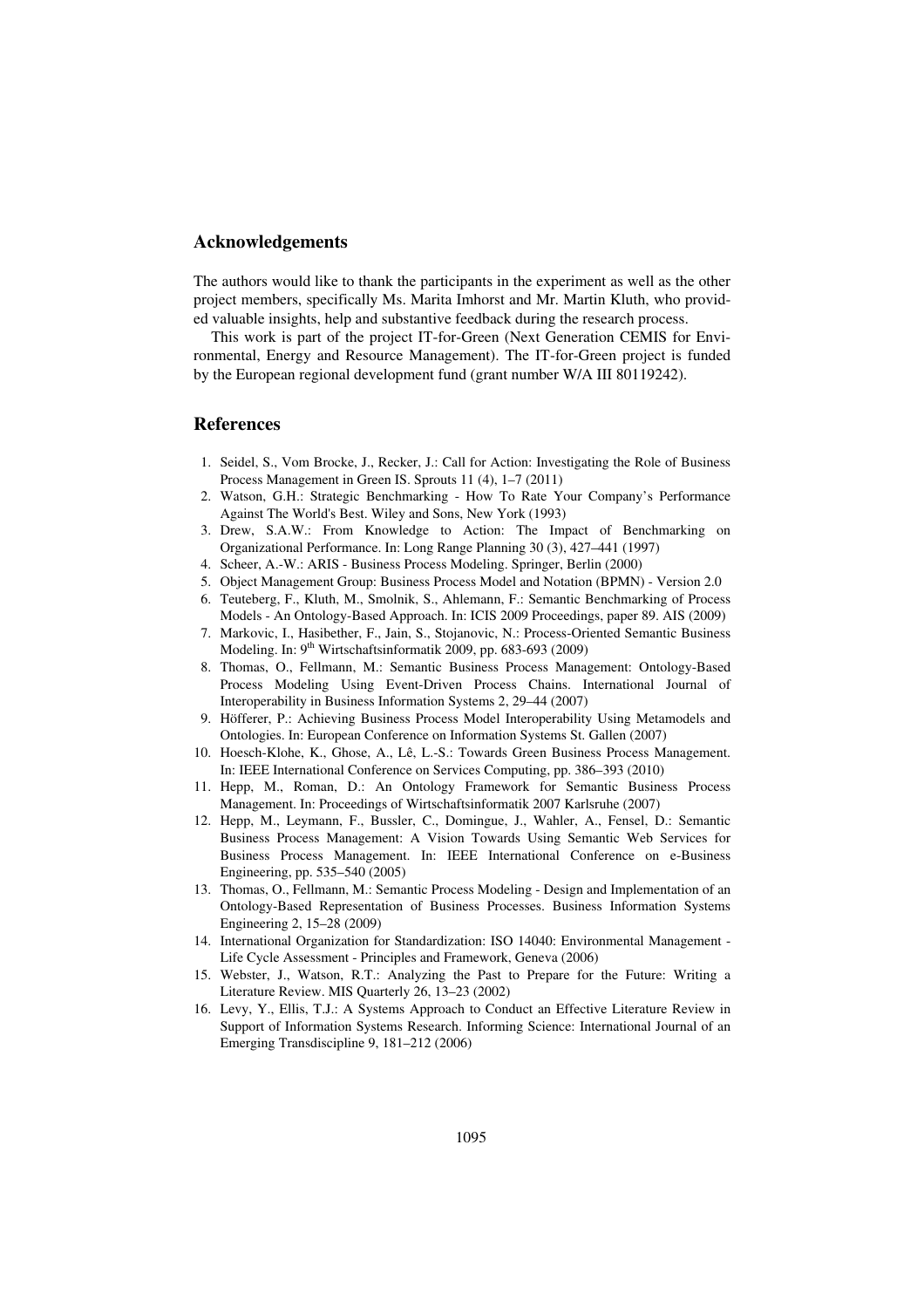- 17. Ghose, A., Hoesch-Klohe, K., Hinsche, L., Le, L.-S.: Green Business Process Management: A Research Agenda. Australasian Journal of Information Systems 16, 103– 117 (2009)
- 18. Hoesch-Klohe, K., Ghose, A.: Carbon-Aware Business Process Design in Abnoba. In: LNCS, Vol. 6470, pp. 551–556. Springer (2010)
- 19. Hinge, K., Ghose, A., Koliadis, G.: Process Seer: A Tool for Semantic Effect Annotation of Business Process Models. In: IEEE International EDOC Conference Auckland (2009)
- 20. Cleven, A., Winter, R., Wortmann, F.: Process Performance Management as a Basic Concept for Sustainable Business Process Management – Empirical Investigation and Research Agenda. In: LNBIP, Vol. 66, pp. 479–488. Springer (2011)
- 21. Houy, C., Reiter, M., Fettke, P., Loos, P., Geb, D.: Towards Green BPM Sustainability and Resource Efficiency through Business Process Management. In: LNBIP, Vol. 66, pp. 501–510. Springer (2011)
- 22. Becker, J., Weiß, B., Winkelmann, A.: Automatic Identification of Structural Process Weaknesses – Experiences with Semantic Business Process Modeling in the Financial Sector. In: Wirtschaftsinformatik, Zürich (2011)
- 23. Becker, J., Räckers, M., Winkelmann, A.: Pattern-Based Semi-Automatic Analysis of Weaknesses in Semantic Business Process Models in the Banking Sector. In: European Conference on Information Systems, Pretoria (2010)
- 24. Becker, J., Bergener, P., Delfmann, P., Eggert, M., Weiß, B.: Supporting Business Process Compliance in Financial Institutions – A Model-Driven Approach. In: Wirtschaftsinformatik (2011)
- 25. Nissen, M.E.: Redesigning Reengineering Through Measurement-Driven Inference. MIS Quarterly 22, 509–535 (1998)
- 26. Nowak, A., Leymann, F., Mietzner, R.: Towards Green Business Process Reengineering. In: LNCS, Vol. 6568, pp.187–192. Springer (2011)
- 27. Loos, P., Nebel, W., Marx Gómez, J., Hasan, H., Watson, R.T., vom Brocke, J., Seidel, S., Recker, J.: Green IT: A Matter of Business and Information Systems Engineering?. Business & Information Systems Engineering 3 (4), 245–252 (2011)
- 28. Recker, J., Rosemann, M., Gohar, E.R.: Measuring the Carbon Footprint of Business Processes. In: LNBIP, Vol. 66, pp. 511–520. Springer (2011)
- 29. Kundisch, D., Herrmann, P., Meier, C.: Sustainable Process Management Status Quo and Perspectives. In: LNBIP, Vol. 46, pp. 94–106. Springer (2010)
- 30. Recker, J.: Towards an Understanding of Process Model Quality. Methodological Considerations. In: European Conference on Information Systems, Göteborg (2006)
- 31. Legner, C., Wende, K.: The Challenges of Inter-Organizational Business Process Design A Research Agenda. In: European Conference on Information Systems, St. Gallen (2007)
- 32. Heinrich, B., Bolsinger, M., Bewernik, M.: Automated Planning of Process Models: The Constructions of Exclusive Choices. In: International Conference on Information Systems, Phoenix (2009)
- 33. Becker, J., Weiß, B., Winkelmann, A.: Transferring a Domain-Specific Semantic Process Modeling Language: Findings from Action Research in the Banking Sector. In: European Conference on Information Systems, Pretoria (2010)
- 34. Bi, H., Zhao, L.: Process Logic for Verifying the Correctness of Business Process Models. In: International Conference on Information Systems, Turku (2004)
- 35. De Medeiros, A., van der Aalst, W.M.P., Karla, A., Pedrinaci, C.: Semantic Process Mining Tools: Core Building Blocks. In: European Conference on IS (2008)
- 36. Hua, Z., Zhao, J.L., Storey, V.C.: Exploring a Domain Ontology Based Approach to Business Process Design. In: International Conference on IS, St. Louis (2010)